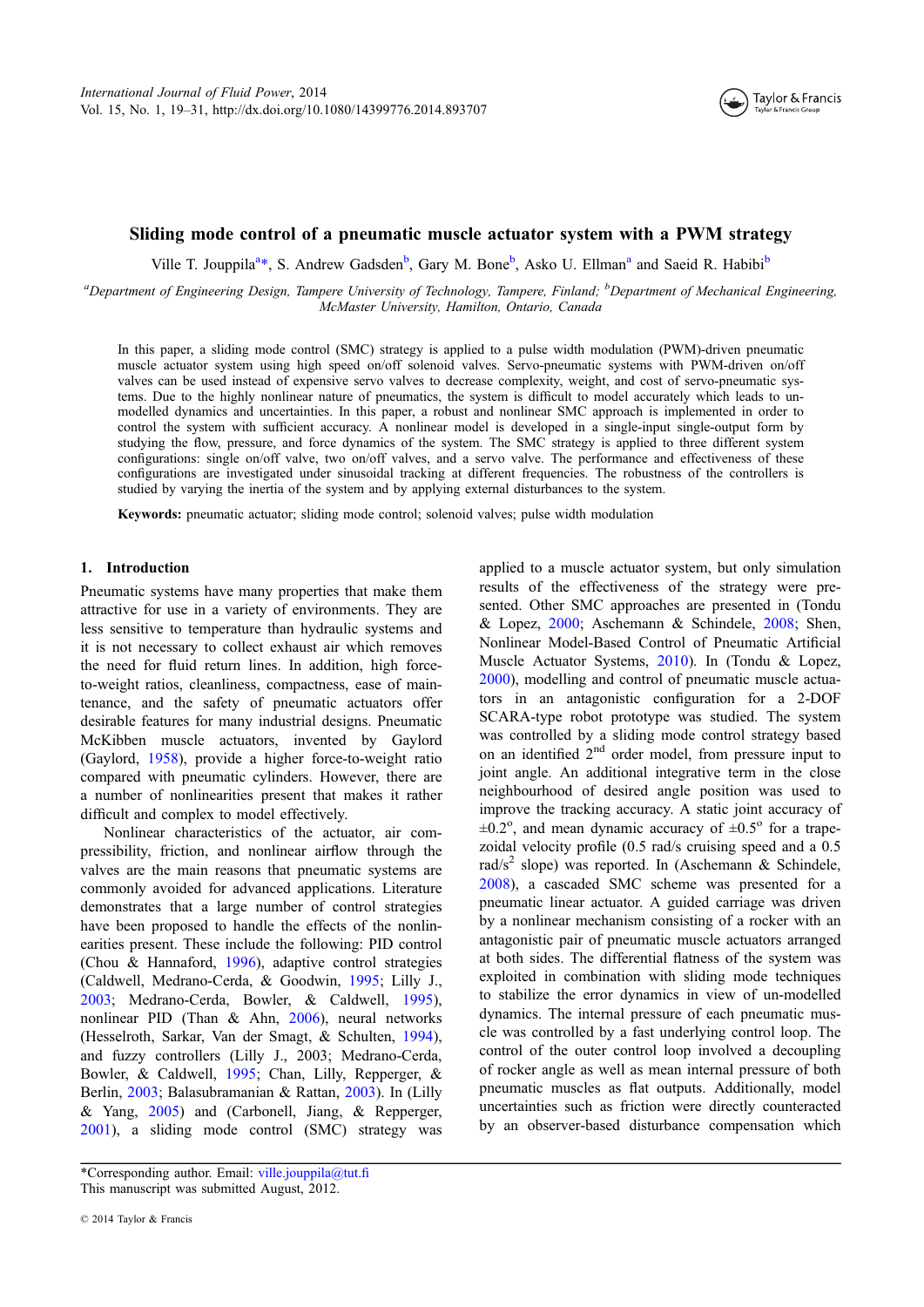reduces the chattering problem. Experimental results emphasize the excellent closed-loop performance with maximum position errors of approximately 3.5 mm during the movements, negligible steady-state position error, and a steady-state pressure error of less than 0.03 bar.

In the most recent work (Shen, Nonlinear Model-Based Control of Pneumatic Artificial Muscle Actuator Systems, [2010](#page-12-0)), an SMC strategy was applied to control a muscle actuator system in an opposing pair configuration using a proportional flow control valve. Experimental results with sinusoidal tracking (with amplitude 7.5 mm and frequency  $0.5 - 1.5$  Hz) showed accuracies of  $\pm 0.5$  mm to  $\pm 1.2$  mm. This work and previous SMC studies have demonstrated that it is an efficient and robust control strategy for pneumatic actuator applications. However, in these studies, a proportional or servo valve has been used to control the actuator. In this paper, on/off valve(s) are chosen for the control of the muscle actuator system in order to provide a low cost alternative to servo valve-based pneumatic systems.

In recent years, effort has been made to develop inexpensive servo-pneumatic systems using on/off solenoid valves with pulse-width modulation (PWM). Previous efforts have shown the potential of PWM-controlled pneumatics; although they typically lack an analytical approach when studying the system (Lai, Singh, & Menq, [1992;](#page-11-0) Noritsugu, [1986](#page-12-0); Morita, Shimizu, & Kagawa, [1985\)](#page-12-0). In one article, the nonlinearities of the system were handled by proposing a switching controller based on a reduced order nonlinear model of the system (Paul, Mishra, & Radke, [1994\)](#page-12-0). In (Ahn & Yokota, [2005\)](#page-11-0), a modified PWM valve pulsing algorithm was developed. The proposed algorithm (with a continuous state feedback controller) was successfully implemented, and demonstrated its effectiveness on pneumatic cylinder experiments. In (Van Varseveld & Bone, [1997\)](#page-12-0), a controller based on discrete-time control methods was developed for a PWM-controlled pneumatic servo system. A PID controller with friction compensation and a position feed-forward term was successfully implemented with a worst case steady-state error of 0.21 mm and S-curve trajectory following errors of less than 2.0 mm. In (Barth, Zhang, & Goldfarb, [2003\)](#page-11-0), a linear state-space averaged model and an SMC with a PWM strategy based on a loop shaping approach was introduced for the control of a single degree of freedom pneumatic positioning system with a cylinder. This was followed by a nonlinear averaging approach (Shen, Zhang, Barth, & Goldfarb, [2006\)](#page-12-0) where originally discontinuous and possibly nonaffine system in the input was transformed into equivalent continuous-time nonlinear system (that was also affine in control input) for which SMC strategy could be applied. Their approach was demonstrated with a pneumatic cylinder controlled by a pair of 3-way solenoid valves. Sinusoidal tracking with amplitude of 20 mm and frequencies 0.25 – 1 Hz reportedly had accuracies from  $\pm 1$  mm to  $\pm 3.5$  mm. In (Nguyen,

Leavitt, Jabbari, & Bobrow, [2007](#page-12-0)), a SMC strategy using four low cost solenoid valves without PWM to control a double-acting cylinder was introduced. The sinusoidal tracking error for a stroke of  $\pm 20$  mm at 0.5 Hz was less than 2 mm.

The aforementioned studies of pneumatic PWM on/ off valve systems applied their approaches to systems with pneumatic cylinders. However, in this paper, a pneumatic muscle actuator which differs significantly from the traditional cylinder is used. Due to highly nonlinear characteristics of the muscle actuator, a significant effort is applied for modeling the actuator. In addition, previous studies like (Shen, Zhang, Barth, & Goldfarb, [2006\)](#page-12-0) have assumed a linear relation between duty ratio and effective valve opening area, combined with traditional mass flow rate models with choked and un-choked flow. In order to better approximate the mass flow rate through the valve, this paper utilizes a nonlinear continuous model where the mass flow rate is described as a  $2<sup>nd</sup>$ order bi-polynomial function of actuator pressure and PWM duty ratio. Being a continuous and invertible function, the actual PWM duty ratio control signal for the valve(s) can be solved based on the knowledge of actuator pressure and desired mass flow rate given by the SMC controller output. As a result, the mass flow rate model can be separated from the control law and the system model can be given in a SISO control canonical form for which the SMC strategy can be easily applied.

Most studies lack a thorough review of PWM on/off valve systems and comparisons with proportional/servo valve systems. This paper provides an experimental study of PWM on/off valve systems, including a study of system robustness. A comparative study between on/ off valve approaches and traditional servo valve approach is performed.

In this paper, the muscle actuator system shown in Figure [1](#page-2-0) is studied. Three different valve configurations will be implemented separately. An SMC strategy will be designed for each configuration and the resulting closed-loop performances compared. The actuator is a Festo fluidic muscle (MAS10-300). It is mounted horizontally and attached to a pneumatic cylinder (Festo DNC-40) whose pressure is controlled by an electronic regulator to provide an adjustable unidirectional returning force for the muscle. Note that the cylinder adds frictional uncertainties for the system that the control strategy needs to compensate. In the first system configuration, a single 3/2 high-speed on/off solenoid valve (Festo MHE2-MS1H-3/2G-M7, cost: \$50 USD) drives the muscle actuator. The valve is controlled by varying the duty ratio of a PWM signal. In the second system configuration, two 2/2 solenoid valves (Festo MHE2- MS1H-3/2G-M7 with third port plugged) are used to control the inflow and outflow independently. For comparison purposes, a servo valve (Festo MPYE-5-M5-010- B, cost: \$450 USD) is also used to control the actuator in the third system architecture, denoted Case 3 in Figure [1.](#page-2-0) The controller is programmed in the Matlab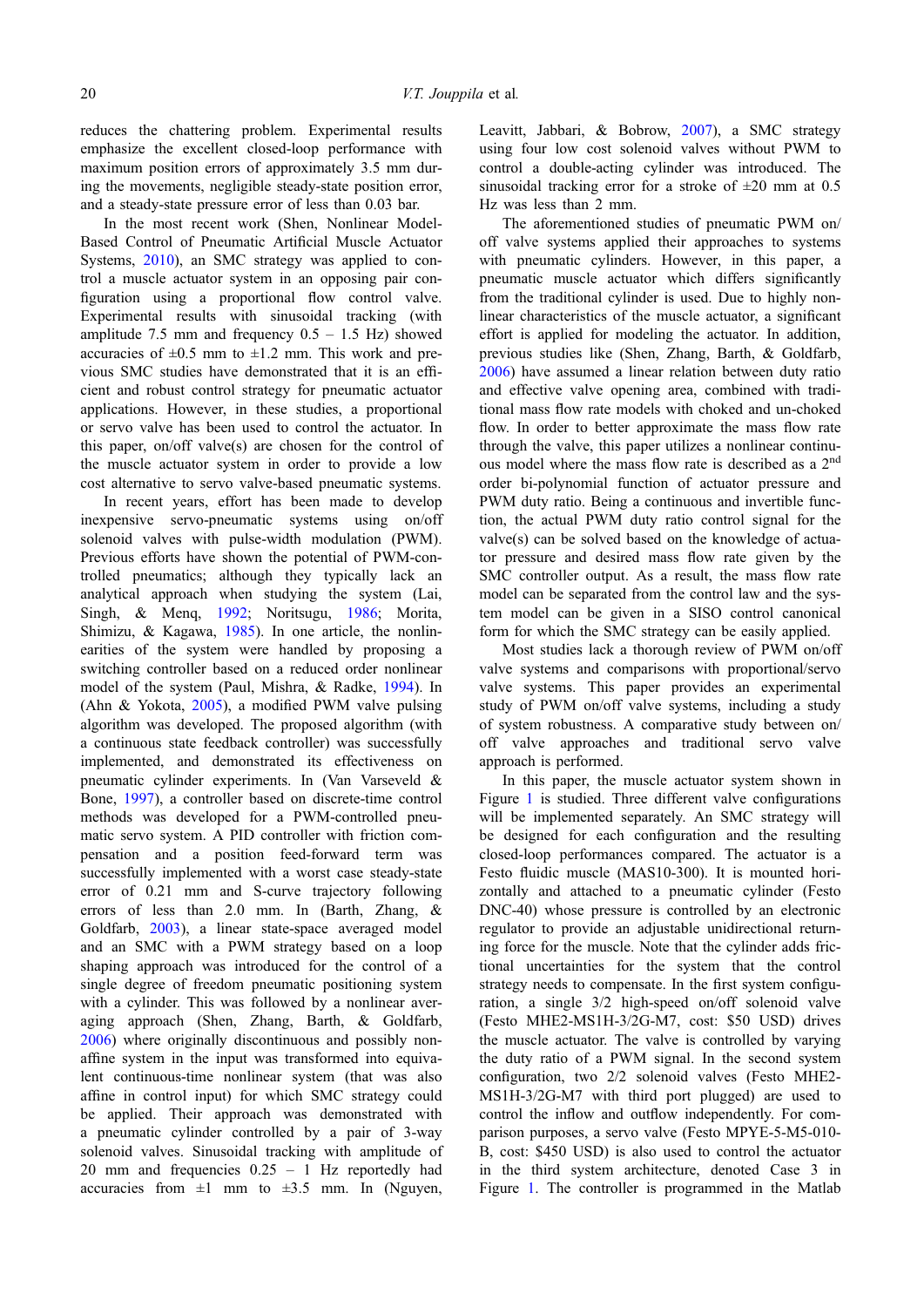<span id="page-2-0"></span>

Figure 1. Muscle actuator system with three different valve configurations.

Simulink environment and is implemented using the Real-Time Windows Target. The controller output signal is transmitted to an electronic amplifier that supplies sufficient power to actuate the valve. The muscle pressure and the displacement of the actuator are measured using Festo SDE1 pressure sensors, and a linear potentiometer, respectively. The velocity and acceleration are obtained by differentiation of the position signal with a digital Butterworth low-pass filter.

As the system under study is highly nonlinear, a simulation model is needed for the initial tuning process and studying the performance of the controller. In Section 2 a nonlinear system model is presented which takes into account the flow, pressure, force, and load dynamics covering the main nonlinearities present in the system. In Section [3,](#page-5-0) a model-based SMC strategy is designed. Section [4](#page-6-0) discusses the tuning of the controller, and compares the performance of the SMC strategy with three different valve configurations. Section [5](#page-10-0) presents the conclusions of the research.

# 2. Muscle actuator system modelling

This section describes the modelling of the system; including the experimental setup, pneumatic muscle actuator, pressure and valve flow dynamics, and the overall system model in single-input single-output (SISO) form.

## 2.1 Pneumatic muscle actuator

The pneumatic McKibben muscle actuator consists of a rubber tube covered with a double helical braid (Schulte, [1962\)](#page-12-0). During pressurization, the muscle increases in diameter and shortens in length. The maximum force is obtained at the beginning of the contraction and decreases with increasing contraction. The actuator is unidirectional and its maximum contraction is typically 20% to 25% of the nominal length. The advantage of the muscle actuator over the traditional cylinder is the higher force-to-weight ratio and the stick-slip free motion at low velocities. However, the force-to-contraction relationship at different pressure levels is highly nonlinear, and adds to the difficulty of modelling the muscle

actuator effectively. As with all actuation systems, the effective application of the pneumatic muscle actuator relies on being able to accurately model and predict the forces that will be generated under any operating condition.

Figure 2 illustrates the measured nonlinear relationship between the force, pressure, and displacement. Note that the actuator introduces a significant hysteresis phenomenon due to material deformations and the presence of friction. The hysteresis is difficult to model accurately, especially during the transition phase when the direction of the movement changes. In this study, a simple model of hysteresis is used where a force offset is added to the mean static force curve. In this case, the hysteresis can be considered as static Coulomb friction.

The mean static force shown in Figure  $2(a)$  is the averaged force from the upper and lower curves of the hysteresis force loop. The shape of the curves is quite



Figure 2. Modelling of the muscle static force.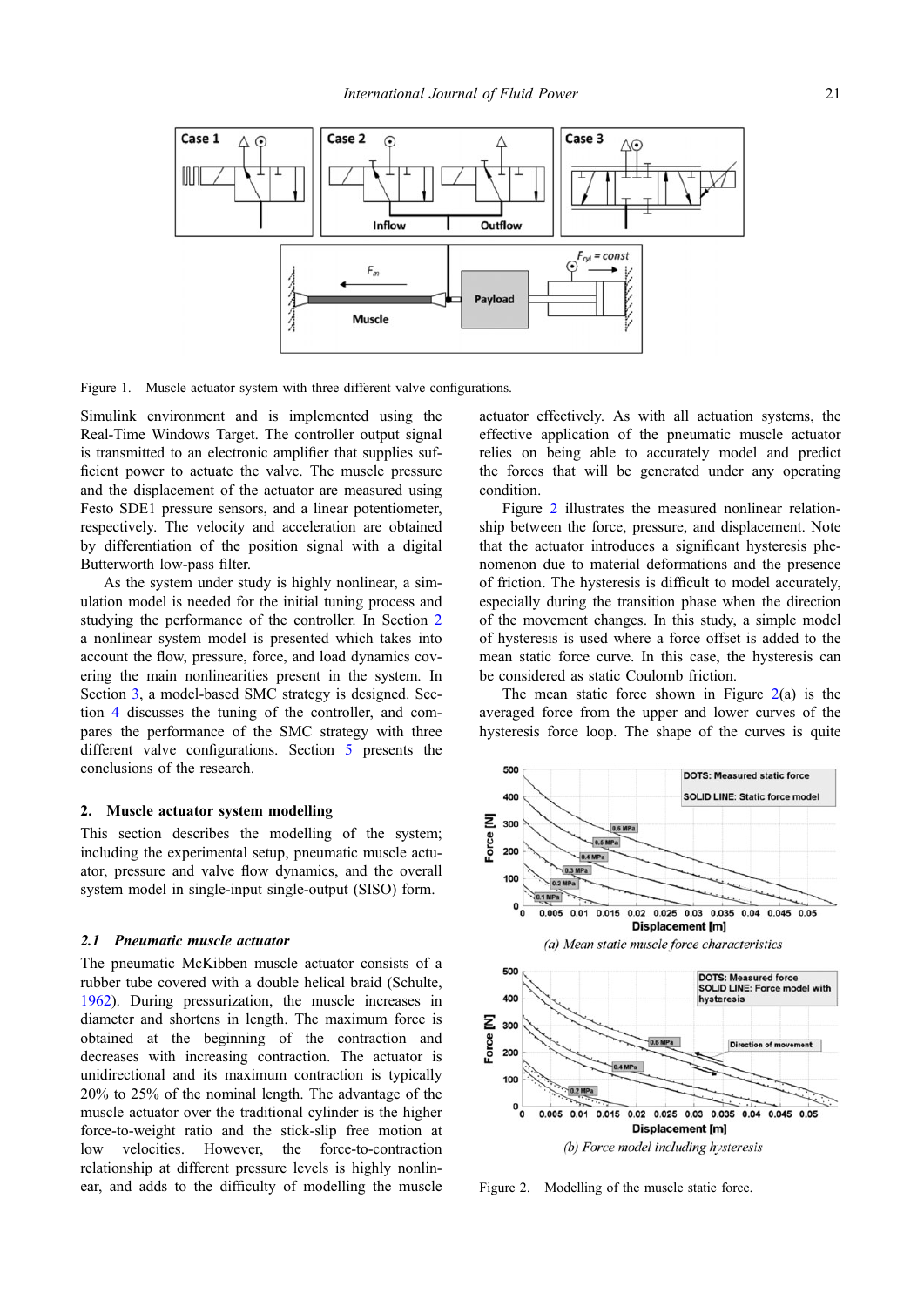similar for different pressures, and can be captured accurately by fitting a third-order polynomial function  $F_{max}(x)$  for the curve at the maximum actuator pressure 0.6 MPa, where  $x$  is the contraction/displacement of the muscle.

In order to model the force at different pressure levels, a force term that is subtracted from the maximum possible force is needed. Note that the force is proportional to the pressure when the actuator length is fixed. However, the proportionality factor decreases as contraction increases. This results in the last term in the overall muscle force equation, defined as follows:

$$
F_m(x, p_m) = F_{max}(x) - (p_{max} - p_m)(k_0 - k_1x)
$$
  
\n
$$
F_{max}(x) = a_0 + a_1x + a_2x^2 + a_3x^3
$$
 (1)

where  $p_{max}$  is the maximum muscle pressure,  $p_m$  is the actual muscle pressure, and  $a_{0-3}$ ,  $k_0$ , and  $k_1$  are the fitted model parameters.

Figure [2](#page-2-0) illustrates that the model is able to describe the mean static force-pressure-displacement behaviour with good accuracy. By also including a static Coulomb friction term, the hysteresis effect can be captured reasonably well as shown in Figure  $2(b)$  $2(b)$ . The viscous friction of the actuator is extremely difficult to determine and model accurately, as it is dependent on the velocity as well as the pressure in the actuator. In this paper a constant damping factor  $B$  is used to approximate the viscous friction. In the SMC design described in Section [3](#page-5-0), the discontinuous static and Coulomb friction are treated as a disturbance.

## 2.2 Pressure Dynamics

For calculating the pressure inside the muscle, it is assumed that air is an ideal gas with an adiabatic process such that the change of pressure is as follows:

$$
\dot{p}_m = \frac{kRT}{V_m(x)} \dot{m}_{eq}(u_{duty}, p_m) - \frac{kp_m}{V_m(x)} \frac{dV_m(x)}{dx} \dot{x}
$$
 (2)

where k (1.4 for adiabatic process), R, T, and  $V_m$ denote the specific heat ratio, gas constant, air temperature, volume of the muscle, and muscle pressure, respectively. The equivalent mass flow rate  $\dot{m}_{eq}$  is a function of the PWM duty ratio  $u_{duty}$  and actuator pressure  $p_m$ , and will be determined in the next section. An empirical linear approximation is used to describe the volume of the muscle actuator as a function of displacement, as follows (Jouppila, Gadsden, & Ellman, [2010](#page-11-0)):

$$
V_m(x) = v_0 + v_1 x \tag{3}
$$

where  $v_0$  and  $v_1$  are fitted parameters.

### 2.3 Valve Mass Flow Rate Dynamics

The mass flow rate model of the 3/2 valve controlling the muscle actuator is an essential part of the system model. The switching frequency  $f_{PWM}$  and  $u_{duty}$  determine how long the valve is open and closed during the

time PWM period  $(1/f_{\text{PWM}})$ . The PWM switching frequency has a significant effect on the system performance as the final control signal for the valve is updated at the implemented PWM frequency. In other words the sampling frequency is equal to the PWM frequency. A small PWM frequency results in poor tracking precision since the sampling frequency should be significantly higher than the natural frequency of the system. However, the switching delay (about 2 ms) sets the limit to the maximum reasonable PWM frequency.

Due to the PWM switching, two modes exist in the system. During the on-mode the valve charges the muscle actuator, and during the off-mode the actuator is discharged. In addition, the flow can be either choked or un-choked depending on the ratio of downstream and upstream pressure. Assuming an ideal gas law and an adiabatic process, a widely accepted model for mass flow rate through the valve is expressed as follows (Pneumatic Fluid Power, 2005):

$$
\dot{m} = \begin{cases}\nC p_{up}, & \frac{p_{down}}{p} \le b \\
C p_{up} \sqrt{1 - \left(\frac{p_{down}}{p} - b\right)^2}, & \frac{p_{down}}{p} > b \\
1 - \left(\frac{p_{up}}{p} - b\right)^2, & \frac{p_{down}}{p_{up}} > b\n\end{cases} (4)
$$

where  $C$  is defined as the valve conductance and  $b$  is the critical pressure ratio. While the valve is open the air flows into the actuator, and the upstream pressure is defined by  $p_{up} = p_s$  (supply pressure) and the downstream pressure is  $p_{down} = p_m$ . While the valve is closed, the air flows out of the actuator,  $p_{up} = p_m$  and  $p_{down} = p_0$  (atmosphere pressure), respectively. In order to identify the pneumatic behavior of the valve, a set of experiments were carried out according to the procedure introduced by ISO6358 (Pneumatic Fluid Power, 2005). The two parameters  $(C \text{ and } b)$  were found by using Equation (4) with a least squares fitting method for measured data with upstream pressure 0.7 MPa. These results are found in Table 1.

The RMS fitting error for upstream pressure 0:7 MPa was  $0.252 \times 10^{-4}$ kg/s or  $0.9\%$  (flow path 1-2) of the range and  $0.212 \times 10^{-4}$  kg/s or  $0.7\%$  (flow path 2-3). Figure [3](#page-4-0) shows a relatively good overlap also for upstream pressures 0.6 and 0.5 MPa. Note that this flow model combined with valve switching delays is used in

Table 1. Identified parameters for mass flow rate model.

|                      | <b>Parameter</b> Description                           | Value                                                                     |
|----------------------|--------------------------------------------------------|---------------------------------------------------------------------------|
| $P_{up}$<br>$C_{in}$ | Upstream pressure<br>Sonic conductance for<br>charging | $0.5, 0.6, 0.7MPa$<br>$3.48 \times 10^{-3} \frac{\text{kg}}{\text{sMPa}}$ |
| $C_{out}$            | Sonic conductance for<br>discharging                   | $3.77 \times 10^{-3} \frac{\text{kg}}{\text{sMPa}}$                       |
| $b_{in}$             | Critical pressure ratio for<br>charging                | 0.39                                                                      |
| $b_{out}$            | Critical pressure ratio for<br>discharging             | 0.28                                                                      |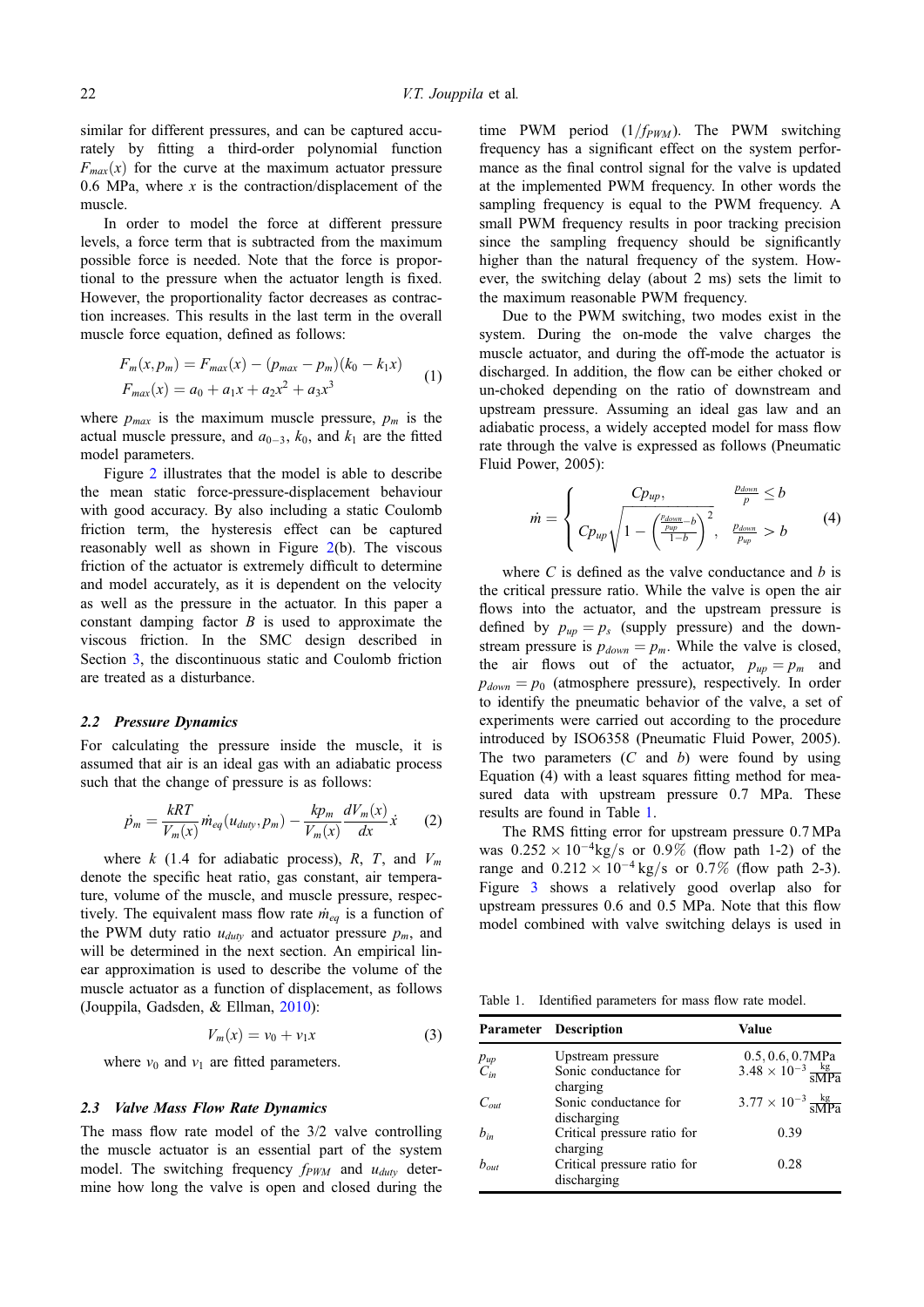<span id="page-4-0"></span>

Figure 3. Mass flow rate model (based on ISO6358).

the simulation study for the initial tuning of the controller parameters.

# (i) System with One 3/2 Valve

The discontinuous switching between the on-mode and off-mode is difficult to handle in terms of controller design. An alternative approach introduced in (Jouppila, Gadsden, & Ellman, [2010](#page-11-0); Rao & Bone, [2008](#page-12-0)) is employed to provide a continuous and invertible flow model for the proposed controller design. In order to obtain a precise valve mapping, a pressure response curve was measured while inflating and deflating a closed chamber while operating the valve with different duty ratios. By differentiating the filtered pressure curve and using Equation (2) for a constant volume, the mass flow rate can be approximated. The nonlinear characteristics of the mass flow rate can be captured by the following second-order bi-polynomial function (see details in (Jouppila, Gadsden, & Ellman, [2010](#page-11-0))):

$$
\dot{m}_{eq}(u_{duty}, p_m) = m_1 + m_2 p_m + m_3 p_m^2 + m_4 u_{duty} \n+ m_5 u_{duty} p_m + m_6 u_{duty} p_m^2 + m_7 u_{duty}^2 \n+ m_8 u_{duty}^2 p_m + m_9 u_{duty}^2 p_m^2
$$
\n(5)

The parameters of (5) were determined using nonlinear least squares. The maximum fitting error was  $1.96 \times 10^{-4}$  kg/s or 4.13% of the range. The RMSE was  $5.5 \times 10^{-5}$  kg/s or  $1.16\%$ .

# (ii) System with Two 2/2 Valves

Similar valve modelling approaches can be used for determining the flow characteristics in the case where two 2/2 valves are used to control the actuator. The first valve is used for controlling the inflow, and the second for the outflow. With this configuration, unnecessary valve switching can be avoided when the state of the system is close to the desired state (by closing both valves). This helps to save energy and increases the lifetime of the valves.

# (iii) System with Servo Valve

The chosen servo valve has a nominal flow rate of  $100 L/min$ , which is equivalent to the nominal flow rate specifications for the solenoid valves allowing an

opportunity for comparison. The inflow and outflow of the servo valve are also captured using the  $2<sup>nd</sup>$  order bi-polynomial fitting function (Equation (5)) by replacing  $u_{duty}$  with  $u_{servo}$ .

# 2.4 System Model for Control Design

In this paper and system, the muscle actuator drives a pneumatic cylinder in a horizontal configuration resulting in additional and unknown friction. For the sliding mode control design, a continuous system model is needed and discontinuous frictional elements (static or Coulomb) are neglected in the system model. The overall model can be derived as:

$$
M\ddot{x} = F_m(x, p_m) - B_{\text{eff}}\dot{x} - p_{\text{cyl}}A_{\text{cyl}} \tag{6}
$$

where  $F_m$  is the static muscle force described in Equation  $(1)$ , M is the mass of moving parts (dominated by the payload mass), and  $p_{cvl}$  and  $A_{cvl}$  are the cylinder pressure and effective piston rod side area, respectively. The frictional force includes viscous friction, where  $B_{\text{eff}} = 95 \text{ Ns/m}$  is an experimentally identified effective viscous friction factor. Coulomb and static friction that are present in the real system can be considered as modelling uncertainties and disturbances that the SMC control strategy shall compensate for. The state vector for the system studied in this paper is defined as follows:

$$
x = \begin{bmatrix} x & \underline{x} & \overline{x} & p_m \end{bmatrix}^T \tag{7}
$$

For a controller design, the following single-output (SISO) canonical form is considered:

$$
\underline{x} = F(x) + G(x)u_{control}, h(x) = x \tag{8}
$$

where  $u_{control}$  is the control input, and x is the state vector,  $F$  and  $G$  vectors and  $h$  is the output of interest (position). The actual control input (duty ratio) appears in the definition of the equivalent mass flow rate defined in Equation (4). Note that it is rather difficult to obtain equations such that it also appears in the system motion equation.

However, if the inverse of the valve flow model is used as a part of the control structure as shown in Figure [4,](#page-5-0) the equivalent mass flow rate can be defined as a control input  $u_{control}$ . Differentiating Equation (6) yields the following:

$$
\ddot{x} = f(\mathbf{x}) + g(\mathbf{x})u_{control}, \text{ where}
$$
\n
$$
f(\mathbf{x}) = L_f^3 h(\mathbf{x}) = \frac{H\mathbf{x} - B_{eff}\mathbf{x}}{M}, g(\mathbf{x}) = L_G L_F^2 h(\mathbf{x}) = \frac{C}{M},
$$
\n
$$
u_{control} = \dot{m}_{eq}, H = a_1 + 2a_2x + 3a_3x^2 + (p_{max} - p_m)k_1 - \frac{k p_m v_1}{V_m(\mathbf{x})}(k_0 - k_1x), C = (k_0 - k_1x)\frac{kRT}{V_m(\mathbf{x})}
$$
\n(9)

where Equations.  $(1-3)$  are substituted into Equation  $(6)$ , and rearranged as terms  $H$  and  $C$  to simplify the expression. Figure [4](#page-5-0) illustrates the block diagram of the overall control system in single on/off valve configuration. Note, that dead-zone configuration is not used with single valve configuration, but is necessary with two valve configuration.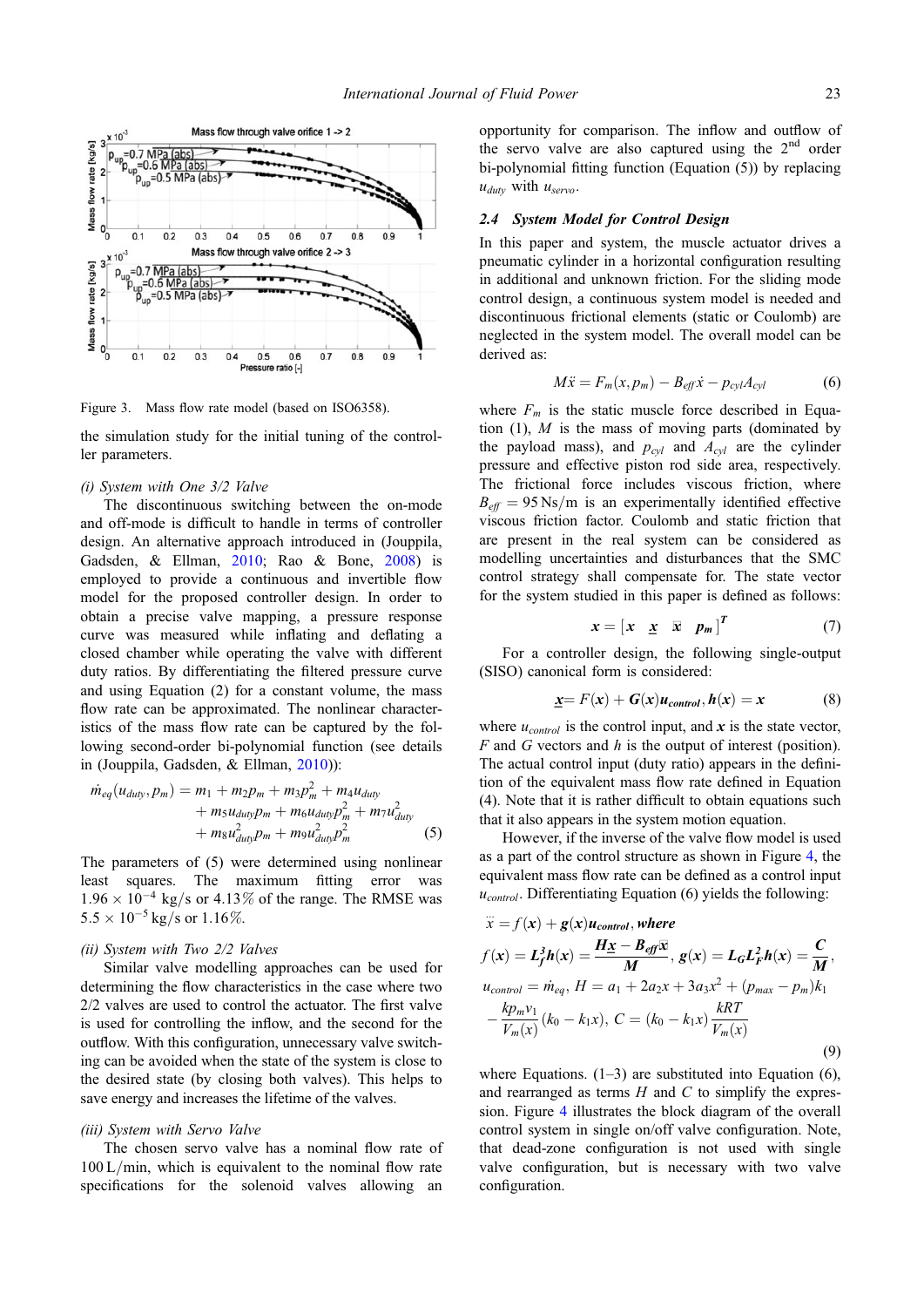<span id="page-5-0"></span>

Figure 4. Block diagram of the overall control system with single on/off valve configuration.

# 3. Sliding Mode Control Design

SMC is a form of variable structure control that utilizes a plane in the state space termed the sliding surface (Utkin, [1978;](#page-12-0) Slotine & Li, [1991](#page-12-0)). The objective is to keep the state values close to this surface by minimizing the state errors (between the desired trajectory and the estimated or actual values). Ideally, if the state value is away from the surface, a switching gain would be used to push the state towards the sliding surface. Once on the surface, the states slide along the surface in what is called the sliding mode (Slotine & Li, [1991\)](#page-12-0). The switching brings inherent stability and robustness to the control strategy, while also introducing chattering (highfrequency switching) that is undesirable in practice and can excite un-modelled dynamics. A boundary layer may be introduced within a region of the sliding surface to minimize chattering.

The order of the overall system is three. A common approach is to define a sliding surface of one degree less than the controlled system, as follows:

$$
S = \left(\frac{d}{dt} + \lambda\right)^2 e = \ddot{e} + 2\lambda \dot{e} + \lambda^2 e \tag{10}
$$

where S is the sliding surface,  $\lambda$  is the control bandwidth and e is the position error defined by:

$$
e = x - x_d \tag{11}
$$

The above definition for a sliding surface assumes a critically damped ( $\xi = 1$ ) closed loop control dynamics. However, quite often the estimated or measured velocity can be very noisy which will affect the performance. In cases where a clean estimation of velocity and acceleration is difficult to obtain, the following alternative sliding surface definition can be used:

$$
S = \ddot{e} + 2\xi \lambda \dot{e} + \lambda^2 e \tag{12}
$$

where the damping factor is defined by  $\xi$ .

Since PWM is being used with the on/off valves the equivalent control approach to SMC may be used (Slotine & Li, [1991\)](#page-12-0). The equivalent control approach utilizes the system model, and the purpose of it is to keep the system state on the sliding surface once it has been reached. The state will stay on the surface when  $dS/dt = 0$ , which yields the equivalent control as follows:

$$
u_{eq} = \frac{\ddot{x}_d - \hat{f}(\mathbf{x}) - 2\lambda \xi \ddot{e} - \lambda^2 \dot{e}}{\hat{g}(x)}
$$
  

$$
\hat{f}(\mathbf{x}) = \frac{f_{min}(\mathbf{x}) + f_{max}(\mathbf{x})}{2}
$$
  

$$
\hat{g}(\mathbf{x}) = \sqrt{g_{min}(\mathbf{x})g_{max}(x)}
$$
  

$$
\beta^{-1} \le \frac{\hat{g}(\mathbf{x})}{g(\mathbf{x})} = \beta, \beta = \sqrt{\frac{g_{max}(\mathbf{x})}{g_{min}(\mathbf{x})}}
$$
 (13)

where  $\hat{g}(x)$  and  $\hat{f}(x)$  are estimates of  $g(x)$  and  $f(x)$ , respectively. The estimate  $\hat{f}(\mathbf{x})$  can be approximated by calculating the mean of minimum and maximum bounds of  $f(x)$  based on uncertainties in the model parameters. A natural choice for estimate  $\hat{g}(\mathbf{x})$  is the geometric mean of the upper and lower bounds while  $\beta$  is the gain margin of the design. The necessary condition for the reachability of the sliding surface is given by the following:

$$
\frac{1}{2}\frac{d}{dt}S^2 \le -\eta|S|\tag{14}
$$

where  $\eta$  is a design parameter that impacts the convergence rate of the sliding surface. In order to satisfy the condition, a switching control that accommodates the model uncertainties and disturbances (such as static friction) is defined as follows:

$$
u_{sw} = -K_{SMC}\text{sign}(S) \tag{15}
$$

The switching gain  $K_{SMC}$  can be defined as a constant or as a function of upper bounds on modelling and system uncertainties as in (Slotine & Li, [1991\)](#page-12-0)

$$
K_{SMC} \ge \beta(F+\eta) + (\beta - 1)|u_{eq}|, F = \alpha|\hat{f}(\mathbf{x})| \qquad (16)
$$

where F describes the estimation error on  $f(x)$  with and uncertainty factor  $\alpha$ .

A robust control law can be obtained by combining the equivalent control with the switching control:

$$
u_{control} = u_{eq} + u_{sw} \tag{17}
$$

In this application both the equivalent and switching control terms are given in terms of mass flow rate. Due to finite sampling frequency and delays the state trajectory may start to chatter around the sliding surface. In order to reduce the chattering, a smoothing boundary layer  $\varphi$  is often introduced around the sliding surface, as follows: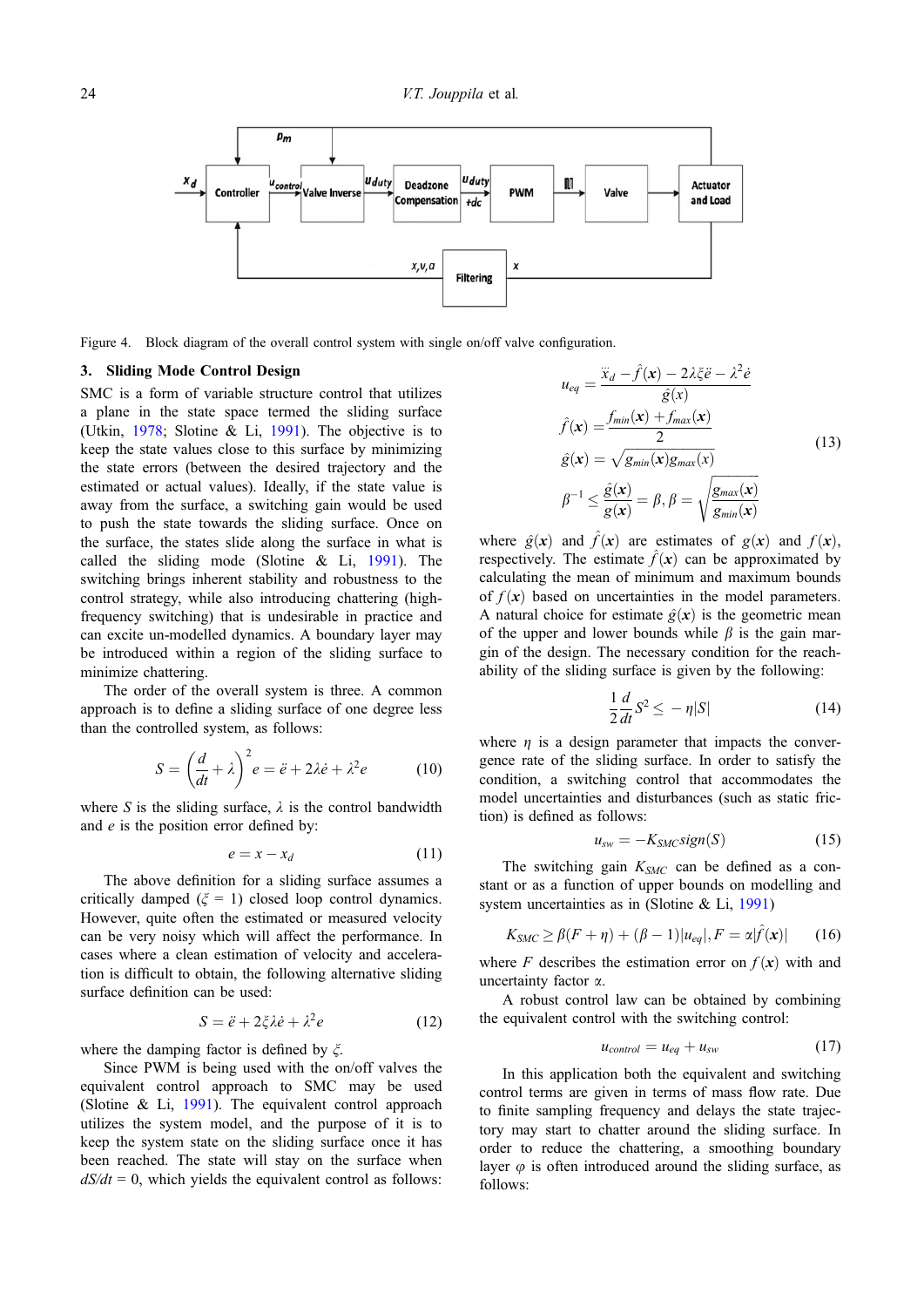$$
u_{sw} = -K_{SMCS}at\left(\frac{S}{\varphi}\right) \tag{18}
$$

<span id="page-6-0"></span>Inside the boundary layer, the discontinuous switching function is interpolated by a continuous saturation function to avoid control signal discontinuities. Although the boundary layer design reduces the chattering effect, it no longer drives the tracking error to the origin, but to a small region around the origin. As a consequence, there exists a design conflict or trade-off between the requirements on smoothness of control signal and tracking precision.

As the SMC controller outputs the desired mass flow rate, the remaining step is to convert the controller output to a respective valve control signal. With servo valves, the valve control signal is an electrical voltage. With on/off valves, it is the duty ratio of the PWM signal. This conversion may be accomplished by using the second-order bi-polynomial fitting Equation (5) with the given values for the mass flow rates and the pressure measurement  $p_m$ . The bi-polynomial Equation (5) reduces to the following quadratic equation with  $u_{duty}$ :

$$
C_{21}u_{duty}^2 + C_{11}u_{duty} + C_{01} = 0
$$
  
\n
$$
C_{01} = m_1 + m_2p_m + m_3p_m^2 - \dot{m}_{eqd}
$$
  
\n
$$
m_4 + m_5p_m + m_6p_m^2 C_{21} = m_7 + m_8p_m + m_9p_m^2
$$
\n
$$
\dot{m}_{eqd} = u_{control} = u_{eq} + u_{sw}
$$
\n(19)

The correct value for desired input signal was determined to be the most positive root, as follows:

$$
u_{duty} = \frac{-C_{11} + \sqrt{C_{11}^2 - 4C_{21}C_{01}}}{2C_{21}} \tag{20}
$$

In the case of two on/off valves and the servo valve, Equation (17) is solved separately for both the inflow  $u_{inflow}$  and outflow  $u_{outflow}$  cases:

$$
u_{\text{inflow}} = \begin{cases} 0 & u_{\text{control}} \leq 0\\ d_{\text{min}} & 0 < u_{\text{control}}, u_{\text{duty}} \leq d_{\text{min}}\\ u_{\text{duty}} & 0 < u_{\text{control}}, d_{\text{min}} \leq u_{\text{duty}} \end{cases} \tag{21}
$$

$$
u_{\text{outflow}} = \begin{cases} 0 & u_{\text{control}} \ge 0\\ d_{\text{min}} & 0 > u_{\text{control}}, u_{\text{duty}} \le d_{\text{min}}\\ u_{\text{duty}} & 0 > u_{\text{control}}, d_{\text{min}} \le u_{\text{duty}} \end{cases}
$$

where experimentally determined  $d_{min} = 0.08$  is used to compensate for the dead zone of the valves as there is no flow with  $u_{duty} < d_{min}$ . Similarly, the control signal of the servo valve  $U_{servo}$ . with dead zone compensation  $u_{dz} = 0.25$  V. is defined as:

$$
U_{servo} = \begin{cases} u_0 + u_{dz} & 0 < u_{control}, u_{servo} < u_{dz} \\ u_0 + u_{servo} & 0 < u_{control}, u_{servo} \ge u_{dz} \\ u_0 - u_{dz} & 0 > u_{control}, u_{servo} < u_{dz} \\ u_0 - u_{control} & 0 > u_{control}, u_{servo} \ge u_{dz} \end{cases} \tag{22}
$$

where  $u_0 = 5V$  (spool in mid-position).

### 4. Experimental Results

Experiments were conducted to demonstrate the performance of the SMC strategy with the aforementioned valve configurations. For the implementation of the SMC strategy, the system states defined by Equation (7) are required. The velocity was obtained by differentiating the measured position signal which was then filtered by a second-order Butterworth low pass filter with a cut-off frequency of 65 Hz. The acceleration estimate was obtained by differentiating the velocity estimate, and filtering it again by a similar low-pass filter (cut-off frequency 50 Hz). The cut-off frequencies were tuned experimentally to provide the best result.

The experiments were performed for sinusoidal desired trajectories (amplitude 14mm) for frequencies of 0:25 Hz, 0:5 Hz, and 1 Hz. The cylinder force was set at 50N. With the on/off valve configurations, a PWM frequency of 100 Hz was used. Each experiment was repeated five times, and the averaged root mean square error (RMSE) values were calculated as follows:

$$
RMSE = \sqrt{\frac{1}{N} \sum_{i=1}^{N} e_i^2}
$$
 (23)

where  $i$  is the current sample number,  $e_i$  is the error for the current sample, and  $N$  is the total number of samples. The experiment length of time was 8 sec with a 1000 Hz sampling rate.

# 4.1 Controller Tuning

Based on simulation and experimental results with a nominal payload of 2 kg, the control bandwidth was set to  $\lambda = 85 \text{ rad/s}$  and the damping ratio was set to  $\xi = 0.1$ . The switching gain should be large enough to provide robustness to parameter uncertainties. Note that it also determines how quickly the system states converge towards the sliding surface. Figure [5\(](#page-7-0)a) illustrates the step responses of the system with different values of  $K<sub>SMC</sub>$  and control law defined by Equation (13), Equation (15) and Equation (17). In order to provide enough flow to follow a sinusoidal curve (amplitude of 14 mm at 1 Hz),  $K_{SMC}$  was set to  $0.6 \times 10^{-3}$  kg/s. As described earlier, excessive control chattering can be reduced by a boundary layer based control law with saturation. Figure [5\(](#page-7-0)b) illustrates the tracking performance as a function of bounry layer thickness for each configuration: single on/off valve, dual on/off valves, and a servo valve.

In Figure  $5(b)$  $5(b)$ , the *total RMSE* is defined as the sum of RMSE values for sinusoidal input frequencies 0:25 Hz, 0:5 Hz, and 1 Hz. For every valve configuration, the boundary layer width improves the tracking performance up to a certain point, after which the control accuracy begins to degrade.

It is also interesting to note that the system with two on/off valves can provide a better tracking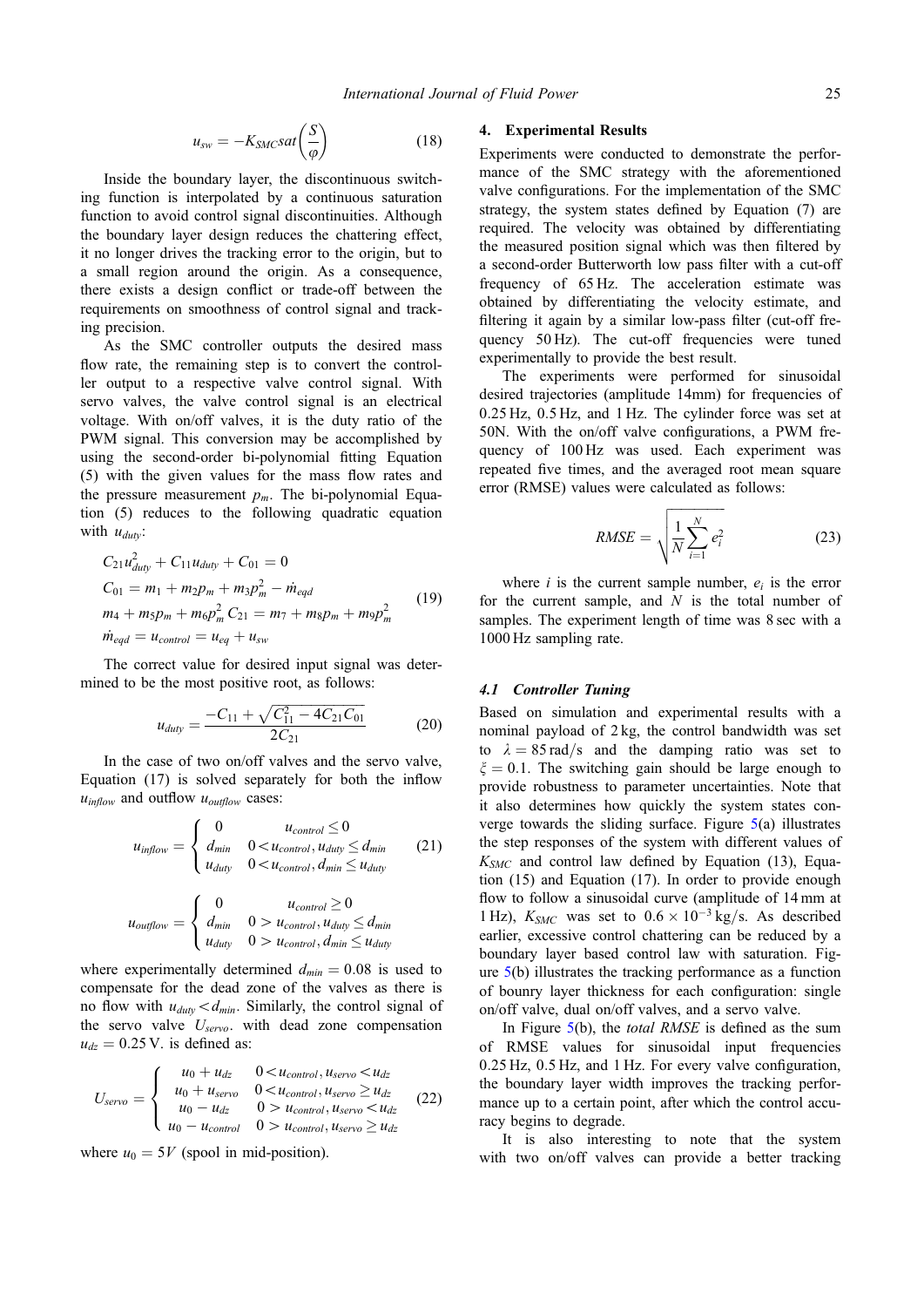<span id="page-7-0"></span>

Figure 5. Determination of important control parameters.

Table 2. Comparison of RMSE values [mm] averaged over five tests for the three valve configurations (as per Figures 6 and [7](#page-8-0)).

| Frequency           | Single On/Off | Dual On/Off | <b>Servo Valve</b> |
|---------------------|---------------|-------------|--------------------|
| $0.25$ Hz           | 0.196         | 0.087       | 0.091              |
| $0.5 \,\mathrm{Hz}$ | 0.268         | 0.170       | 0.205              |
| $1\,\mathrm{Hz}$    | 0.448         | 0.378       | 0.367              |
| <b>Total RMSE</b>   | 0.912         | 0.635       | 0.663              |

performance than the system with the servo valve. This is assumed to be caused by the friction in the system as the PWM switching decreases the static friction of the system. The boundary layer thickness values are chosen based on the these curves and the amount of control signal chattering resulting in  $\varphi = 9$ for single valve;  $\varphi = 12$  for two on/off valves; and  $\varphi = 5$  for the servo valve.

#### Position [mm]  $20$  $\overline{a}$ ÷  $25$  $35$ Error [mm]  $25$  $3.5$ Duty ratio [-]  $0.1$  $\overline{\phantom{0}}^0$  $0.5$  $3.5$  $1.5$  $2.5$ 3 Time [s]

(a) Single valve configuration

Figure 6. Sinusoidal tracking (at 0.5 Hz with  $M = 2$  kg).

# 4.2 Sinusoidal Tracking (Normal Conditions)

Table 2 lists the mean RMSE values for the valve configurations with sinusoidal tracking and the nominal payload. As demonstrated by these results, the dual valve configuration provides the best tracking with sinusoidal frequencies 0:25 Hz and 0:5 Hz. The dual valve and servo valve configurations improve the tracking performance up to 30% when compared with the single on/off valve case. It is also notable that the tracking performance with the dual valve configuration is slightly better than compared to the servo valve system (overall). Figure 6 illustrates the performance for sinusoidal tracking at 0:5 Hz for the single valve and dual valve configurations. The performances for sinusoidal tracking at 1Hz for the dual valve and servo valve configurations are shown in Figure [7.](#page-8-0)

Note that slight oscillations occur in the control performance during the negative direction movement. This may be due to the cylinder acting like a driving force, and the muscle actuator acting like a brake; which is more difficult to control as the air is released from the actuator. Finally, note also that the magnitude of the oscillation is smaller in the servo valve system due to its faster sampling rate.

#### 4.3 Robustness to Payload Variation

The RMSE results of this section are summarized in Tables [3](#page-8-0) and [4.](#page-8-0) The payload was decreased to  $M = 0.5$  kg and also increased to  $M = 4$  kg. It is interesting to observe that the on/off valve configurations are extremely robust to decreased payload mass as the total RMSE is actually improved when compared with the nominal case. Conversely, the total RMSE of the servo valve configuration increases with payload mass  $M = 0.5$  kg by approximately 37% when compared with the nominal case. This is most likely due to the control effort being excessive for the decreased inertia which leads to increased chattering around the sliding surface.

For the second payload variation  $(M = 4 \text{ kg})$ , the performance of the case with two on/off valves degrades 79% on average, and 46% with the single valve

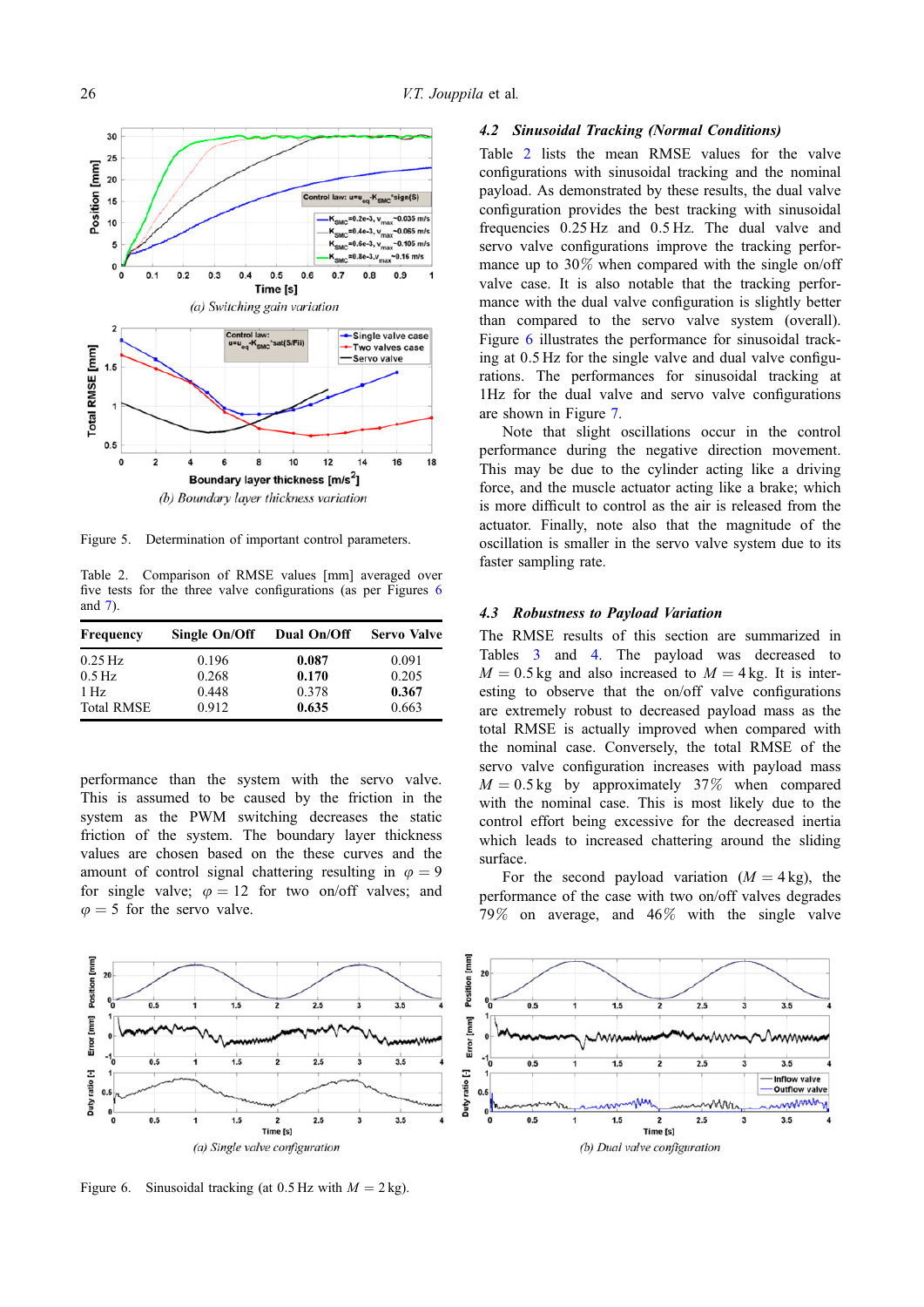<span id="page-8-0"></span>

Figure 7. Sinusoidal tracking (at 1 Hz with  $M = 2$  kg).

Table 3. Comparison of average RMSE [mm] with payload  $M = 0.5$  kg (as per Figure [9](#page-9-0)).

| <b>Frequency</b>    | Single On/Off | Two On/Off | <b>Servo Valve</b> |
|---------------------|---------------|------------|--------------------|
| $0.25$ Hz           | 0.163         | 0.079      | 0.135              |
| $0.5 \,\mathrm{Hz}$ | 0.230         | 0.142      | 0.232              |
| $1\,\mathrm{Hz}$    | 0.470         | 0.354      | 0.543              |
| <b>Total RMSE</b>   | 0.863         | 0.575      | 0.910              |

Table 4. Comparison of average RMSE [mm] with payload  $M = 4 \text{ kg}$  (as per Figure [9](#page-9-0)).

| <b>Frequency</b>    | Single On/Off | Two On/Off | <b>Servo Valve</b> |
|---------------------|---------------|------------|--------------------|
| $0.25$ Hz           | 0.231         | 0.193      | 0.131              |
| $0.5 \,\mathrm{Hz}$ | 0.356         | 0.313      | 0.209              |
| $1\,\mathrm{Hz}$    | 0.748         | 0.633      | 0.434              |
| <b>Total RMSE</b>   | 1.335         | 1.139      | 0.774              |

compared with the nominal case. In terms of robustness, the best performance with the increased payload mass is obtained with the servo valve configuration, as the total RMSE increases by only 16%. With all of the valve configurations, oscillations occurred in the motion signal with increased inertia. This is due to a relatively low damping ratio  $\xi = 0.1$  of the closed loop control dynamics, which begins to affect the performance as the inertia of the system increases.

Figure 8 illustrates the damping ratio effect on the control performance with the nominal payload mass  $M = 2$  kg and increased payload mass  $M = 4$  kg with each system configuration. The calculated tracking accuracy is the sum of the RMSE values with sinusoidal inputs 0:25 Hz and 0:5 Hz. With the nominal payload  $M = 2$  kg, the tracking performance degrades significantly while increasing the damping ratio. A higher damping ratio magnifies the noise in the system, which results in poor performance, especially when studying the on/off valve configurations. The servo valve configuration has a faster control loop, which provides better robustness to increased noise. Under the  $M = 4 \text{ kg}$  condition, the systems start to oscillate when low damping ratios are implemented, thus a higher damping ratio is needed. The best performance is obtained by using a damping ratio of 0.4 with the servo valve and two valves systems, and 0.7 with the single valve system. Note also that a high damping ratio decreases the tracking accuracy which can be seen amongst all of the configurations.

Figure [9](#page-9-0) illustrates the effect of the damping ratio on the performances of the two valves and servo valve configurations. As stated earlier, it is observed that the servo valve configuration provides a much better damping of oscillations due to the faster control loop. With the



Figure 8. Effect of damping ratio (dr) with various payloads ( $M = 2$  kg and  $M = 4$  kg).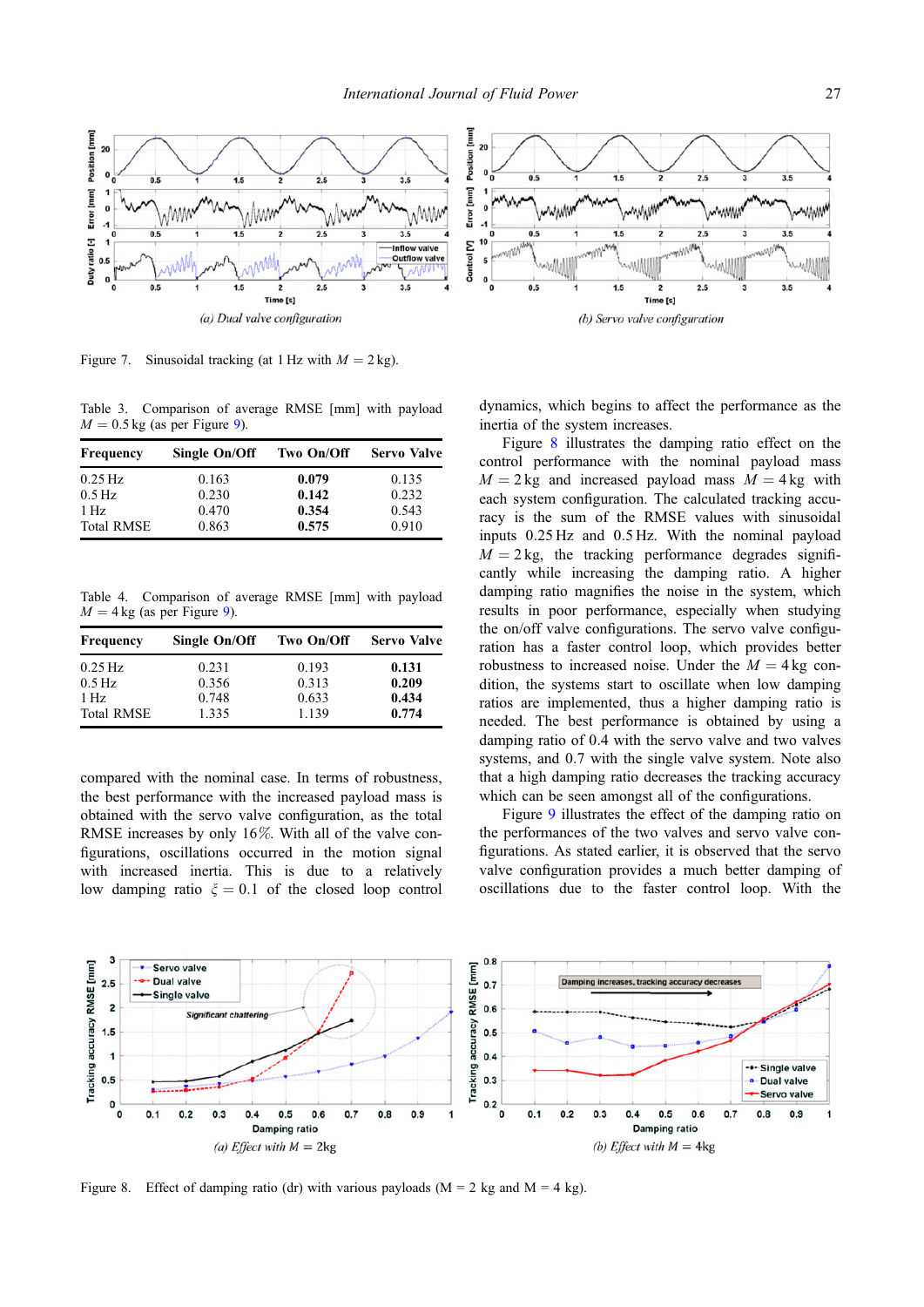<span id="page-9-0"></span>

Figure 9. Sinusoidal tracking (at 0.5 Hz with  $M = 4$  kg).

Table 5. Comparison of average RMSE [mm] with external disturbance (as per Figure 10).

| <b>Disturbance</b> | Single On/Off Two On/Off |       | <b>Servo Valve</b> |
|--------------------|--------------------------|-------|--------------------|
| $1$ Hz (Sine)      | 0.173                    | 0.149 | 0.120              |
| $2$ Hz (Sine)      | 0.288                    | 0.238 | 0.178              |
| $0.75$ Hz (Step)   | 0.280                    | 0.237 | 0.177              |
| None               | 0.123                    | 0.083 | 0.097              |

PWM-actuated on/off valve systems, the PWM sampling introduced unwanted delay decreases the overall robustness of the SMC strategy.

# 4.4 Robustness to External Disturbances

Robustness to external disturbances was tested by applying sinusoidal and square wave force profiles with the pneumatic cylinder. The amplitude of the force disturbance was 25 N and the mean value was 50 N. Frequencies of 1 Hz and 2 Hz were used for the sinusoidal disturbance, and 0.75 Hz for the square wave disturbance.

Table 5 summarizes the RMSE values when the desired trajectory is sinusoidal with an amplitude of 10 mm at 0.25 Hz. Although each of the valve configurations is capable of providing a reasonable response for the applied disturbance signals, the best performance is obtained with the servo valve configuration. Figure 10 illustrates the tracking performance of the two valves and servo valve systems, with sinusoidal (2 Hz) and square wave (0.75 Hz) disturbances.

As illustrated by the results for the sinusoidal disturbance, the two valve system has a maximum tracking error of  $\pm 0.75$  mm, whereas the servo valve system error is in the range of roughly  $\pm 0.5$  mm. For the stepwise



Figure 10. Sinusoidal tracking (0.25 Hz) performance with various disturbances (with  $M = 2$  kg).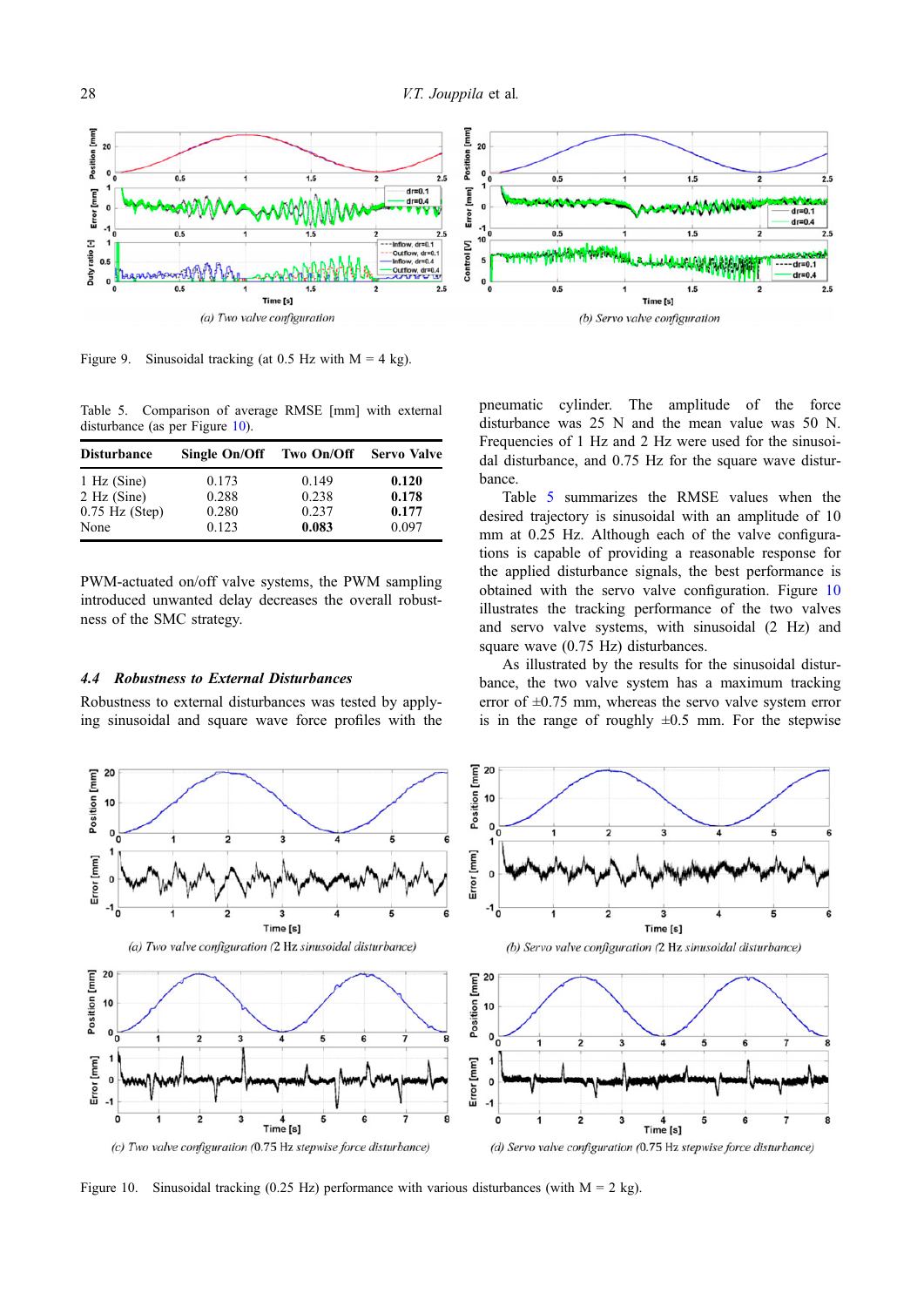<span id="page-10-0"></span>disturbance, the respective errors are about  $\pm 1.4$  mm and  $\pm 1$  mm. Based on these results, due to a faster control loop, the servo valve configuration provides the best response to the studied external disturbances.

# 5. Conclusions

This paper provides a low cost approach to control pneumatic systems by using high-speed on/off valves, instead of costly proportional and servo valves. A full nonlinear system model was derived and provided for use with PWM-driven pneumatic applications. The valve model (pressure and flow dynamics) is continuous and invertible, such that an equivalent control method such as a SMC strategy may be implemented. A comparison of three valve configurations was made: single on/off valve, two on/off valves, and a servo valve. In nominal conditions, the two valves and servo valve configurations are capable of providing a 30% reduction in RMSE compared with the single on/off valve case. In general, the two valve system provided slightly better tracking accuracy compared with the servo valve system.

The robustness of the control configurations was tested by changing the payload mass and by applying an external force disturbance. When decreasing the payload mass, the two on/off valves configuration was the most robust. However, when increasing the payload mass, the servo valve configuration provided the best results. Against external force disturbances, the servo valve also provided the best robustness. Overall, the PWM-actuated on/off valve controlled muscle actuator system provided a low cost option with a performance almost similar to servo valve controlled systems.

# Nomenclature

| Symbol             | Description                             | Unit                       |
|--------------------|-----------------------------------------|----------------------------|
| $A_{cyl}$          | cylinder effective piston rod side area | $\rm [m^2]$                |
| h                  | Critical pressure ratio                 |                            |
| $B_{\text{eff}}$   | Effective viscous friction              | Ns/m                       |
| $\overline{C}$     | Valve conductance                       |                            |
| $d_{min}$          | Min. duty ratio to provide flow         |                            |
| fpwm               | PWM frequency                           | Hz                         |
| $F_m$              | Muscle actuator force                   |                            |
| $F_{\textit{max}}$ | Max. muscle actuator force              |                            |
| k                  | Specific heat ratio                     |                            |
| $K_{SMC}$          | Switching gain                          | kg/s                       |
| m                  | Mass flow rate                          | kg/s                       |
| $\dot{m}_{eq}$     | Equivalent mass flow rate               | $ {\rm kg/s} $             |
| M                  | Payload mass                            | $\left[\mathrm{kg}\right]$ |
| $p_{cyl}$          | Cylinder pressure                       | Pa                         |
| $p_{down}$         | Downstream pressure                     | Pa                         |
| $p_m$              | Muscle actuator pressure                | Pa                         |
| $p_{max}$          | Max. muscle actuator pressure           | Pa                         |
| $p_{s}$            | Supply pressure                         | Pa                         |
| $p_{up}$           | Upstream pressure                       | Pa                         |
| $p_0$              | Atmosphere pressure                     | Pa                         |

(Continued)

| (Continued). |  |
|--------------|--|
|              |  |

| Symbol          | <b>Description</b>           | Unit            |
|-----------------|------------------------------|-----------------|
| R               | Gas constant                 | [J/(kgK)]       |
| S               | Sliding surface              | $\rm [m/s^2]$   |
| T               | Air temperature              | $ {\bf K} $     |
| $u_{control}$   | Control input                | kg/s            |
| $u_{duty}$      | PWM duty ratio               |                 |
| $u_{dz}$        | Valve dead zone compensation |                 |
| $u_{eq}$        | Equivalent control term      | kg/s            |
| $u_{inflow}$    | Duty ratio for inflow valve  |                 |
| $u_{outflow}$   | Duty ratio for outflow valve |                 |
| $u_{sw}$        | Switching control term       | kg/s            |
| $U_{servo}$     | Servo valve control signal   |                 |
| $V_m$           | Muscle actuator volume       | $ m^3 $         |
| x               | Position of the actuator     | m               |
| $x_d$           | Desired position             | m               |
| $\alpha$        | Uncertainty factor           |                 |
| β               | Gain margin                  |                 |
| η               | Control design parameter     | $ m/s^3 $       |
| λ               | Control bandwidth            | $ {\rm rad/s} $ |
| $\tilde{\zeta}$ | Damping factor               |                 |
| $\varphi$       | Boundary layer width         | $ m/s^2 $       |

The following is a list of important parameters used with corresponding definitions and values, where applicable.

| Parameter        | Value                                          |
|------------------|------------------------------------------------|
| a <sub>0</sub>   | 484 $ N $                                      |
| $a_1$            | $-1.97e4$ $[N/m]$                              |
| a <sub>2</sub>   | 4.34e5 $[N/m^2]$                               |
| $a_3$            | $-4.33e6$ [N/m <sup>3</sup> ]                  |
| k                | 1.4                                            |
| $k_0$            | $0.00079$ [ <i>N</i> / <i>Pa</i> ]             |
| k <sub>1</sub>   | $0.00751\left[\frac{N}{p_a}m^{-1}\right]$      |
| m <sub>1</sub>   | $-2.26 \times 10^{-4}$ [kg/s]                  |
| m <sub>2</sub>   | $-3.05 \times 10^{-9}$ [kg/sPa]                |
| m <sub>3</sub>   | $-3.3 \times 10^{-15}$ [kg/sPa <sup>2</sup> ]  |
| m <sub>4</sub>   | $0.002$ [kg/s]                                 |
| m <sub>5</sub>   | $5.35 \times 10^{-9}$ [kg/sPa]                 |
| m <sub>6</sub>   | $-2.35 \times 10^{-15}$ [kg/sPa <sup>2</sup> ] |
| m <sub>7</sub>   | $6.01 \times 10^{-4}$ [kg/s]                   |
| m <sub>8</sub>   | $-1.5 \times 10^{-9}$ [kg/sPa]                 |
| m <sub>9</sub>   | $-1.62 \times 10^{-15}$ [kg/sPa <sup>2</sup> ] |
| $B_{\text{eff}}$ | 95 $[Ns/m]$                                    |
| M                | 2[kg]                                          |
| $p_{max}$        | $0.6$ [ <i>MPa</i> ]                           |
| R                | 287 [J/(kgK)]                                  |
| T                | 293 $ K $                                      |
| $v_0$            | $2.4 \times 10^{-5}$ [m <sup>3</sup> ]         |
| $v_1$            | $5.6 \times 10^{-4}$ [m <sup>2</sup> ]         |

#### Notes on contributors



Ville T. Jouppila (M.Sc '05, TUT) is currently pursuing his PhD degree and working as a Research Scientist at the Department of Mechanical Engineering and Industrial Systems at Tampere University of Technology (TUT) in Finland. His research interests include advanced control systems in Mechatronics and Fluid Power, advanced actuator technologies, and model-based systems engineering.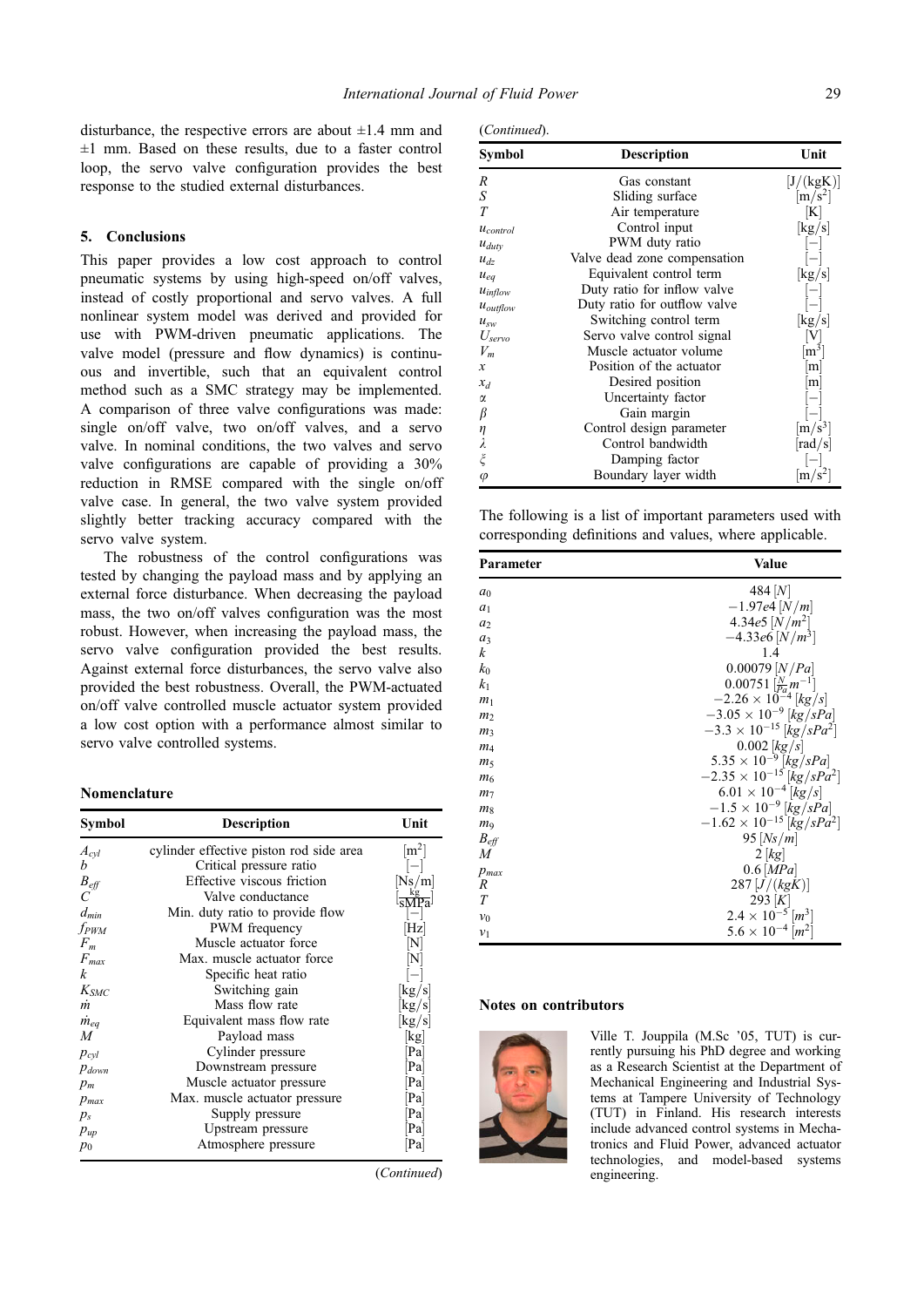<span id="page-11-0"></span>

S. Andrew Gadsden Andrew obtained his Ph.D. in the area of state and parameter estimation theory in 2011 from the Department of Mechanical Engineering at McMaster University, Canada. His work involved an optimal realization and further advancement of the smooth variable structure filter (SVSF). His background includes a broad consideration of state and parameter estimation strategies, the variable structure theory,

fault detection and diagnosis, mechatronics, target tracking, cognitive systems, and neural networks. He is the recipient of a number of professional and scholarly awards, and is currently a postdoctoral Fellow at McMaster. Andrew is an Associate Editor of the Transactions of the Canadian Society for Mechanical Engineering, and is a member of the Professional Engineers of Ontario (PEO) and the Ontario Society of Professional Engineers (OSPE). He is also a member of the American Society of Mechanical Engineers (ASME) and the Institute of Electrical and Electronics Engineers (IEEE).



Gary M. Bone received his B.Sc. (Ap.Sc.) degree from the Department of Mechanical Engineering, Queen's University, Canada, and his M.Eng. and Ph.D. degrees from McMaster University in 1986, 1988, and 1993, respectively. He joined the Faculty of Engineering at McMaster University in 1994, where he is currently a Professor in the Department of Mechanical Engineering. His research interests include: servo pneu-

matic actuators, robot design, robot control, and machine vision.



Asko U. Ellman (M.Sc '85, PhD '92, TUT) is a Professor at the Department of Mechanical Engineering and Industrial Systems. He is the leader of Virtual Design research group. His research interests include Virtual Design, Mechatronics and Fluid Power.



Saeid R. Habibi Saeid is currently Director of the Centre for Mechatronics and Hybrid Technology and a Professor in the Department of Mechanical Engineering at McMaster University. Saeid obtained his Ph.D. in Control Engineering from the University of Cambridge, U.K. His academic background includes research into intelligent control, state and parameter estimation, fault diagnosis and prediction,

variable structure systems, and fluid power. The application areas for his research have included aerospace, automotive, water distribution, robotics, and actuation systems. He spent a number of years in industry as a Project Manager and Senior Consultant for Cambridge Control Ltd, U.K., and as Senior Manager of Systems Engineering for AlliedSignal Aerospace Canada. He received two corporate awards for his contributions to the AlliedSignal Systems Engineering Process in 1996 and 1997. He was the recipient of the Institution of Electrical Engineers (IEE) F.C. Williams best paper award in 1992 for his contribution to variable structure systems theory. He was also awarded an NSERC Canada International Postdoctoral Fellowship that he held at the University of Toronto from 1993 to 1995, and more recently a Boeing Visiting Scholar sponsorship for 2005. Saeid is on the Editorial Board of the Transactions of the Canadian Society of Mechanical Engineers and is a member of IEEE, ASME, and the ASME Fluid Power Systems Division Executive Committee

# References

- anon. (2005). ISO-6358 Pneumatic Fluid Power Components Using Compressible Fluids - Determination of Flow-Rate Characteristics. International Organization for Standardization. Geneve.
- Ahn, K., & Yokota, S. (2005). Intelligent Switching Control of Pneumatic Actuator using On/Off Solenoid Valves. Mechatronics, 15, 683–702.
- Aschemann, H., & Schindele, D. (2008). Sliding-mode Control of a High-Speed Linear Axis Driven by Pneumatic Muscle Actuators. IEEE Transactions on Industrial Electronics, 11 (55), 3855–3864.
- Balasubramanian, K., & Rattan, K. S. (2003). Feedforward Control of a Nonlinear Pneumatic Muscle System Using Fuzzy Logic. IEEE International Conference of Fuzzy Systems, 1, pp. 272–277.
- Barth, E. J., Zhang, J., & Goldfarb, M. (2003). Control Design for Relative Stability in a PWM-Controlled Pneumatic Systems. ASME Journal of Dynamic Systems, Measurement and Control, 125(3), 504–508.
- Caldwell, D. G., Medrano-Cerda, G. A., & Goodwin, M. J. (1995). Control of Pneumatic Muscle Actuators. IEEE Control Systems Magazine, 15, No.1, pp. 40–48.
- Carbonell, P., Jiang, Z. P., & Repperger, D. W. (2001). Nonlinear Control of a Pneumatic Muscle Actuator: Backstepping vs. Sliding Mode. Proceedings of the IEEE International Conference on Control Applications, (pp. 167–172).
- Chan, S. W., Lilly, J. H., Repperger, D. W., & Berlin, J. E. (2003). Fuzzy PD+I Learning Control for a Pneumatic Muscle. Proceedings of 2003 IEEE International Conference on Fuzzy Systems, (pp. 278–283). St Louis, USA.
- Chou, P., & Hannaford, B. (1996). Measurement and Modeling of a McKibben Pneumatic Artificial Muscles. IEEE Transaction on Robotics and Automation, 12(1).
- Gaylord, R. H. (1958). Patent No. 2,844,126. U.S.A.
- Hesselroth, T., Sarkar, K., Van der Smagt, P., & Schulten, K. (1994). Neural Network Control of a Pneumatic Robot Arm. IEEE Transaction of Systems, Man and Cybernetics, 24, No.1, pp. 28–38.
- Jouppila, V. T., Gadsden, S. A., & Ellman, A. U. (2010). Modeling and Identification of a Pneumatic Muscle Actuator System Controlled by an On/Off Solenoid Valve. Proceedings of 7th International Fluid Power Conference, (p. 16). Aachen, Germany.
- Lai, J. Y., Singh, R., & Menq, C. H. (1992). Development of PWM mode Position Control for a Pneumatic Servo System. Journal of the Chinese Society of Mechanical Engineers, 13(1), 86–95.
- Lilly, J. (2003). Adaptive Tracking for Pneumatic Muscle Actuators in Bicep and Tricep Configurations. IEEE Transaction of Neural Systems and Rehabilitation Engineering, 11, No. 3, pp. 333–339.
- Lilly, J. H., & Yang, L. (2005). Sliding Mode Tracking for Pneumatic Muscle Actuators in Opposing Pair Configuration. IEEE Transactions on Control Systems Technology, 13, pp. 550–558.
- Medrano-Cerda, G. A., Bowler, C. J., & Caldwell, D. G. (1995). Adaptive Position Control of Antagonistic Pneumatic Muscle Actuators. IEEE/RSJ International Conference on Intelligent Robots and Systems, 1, pp. 378–383. Pittsburgh.